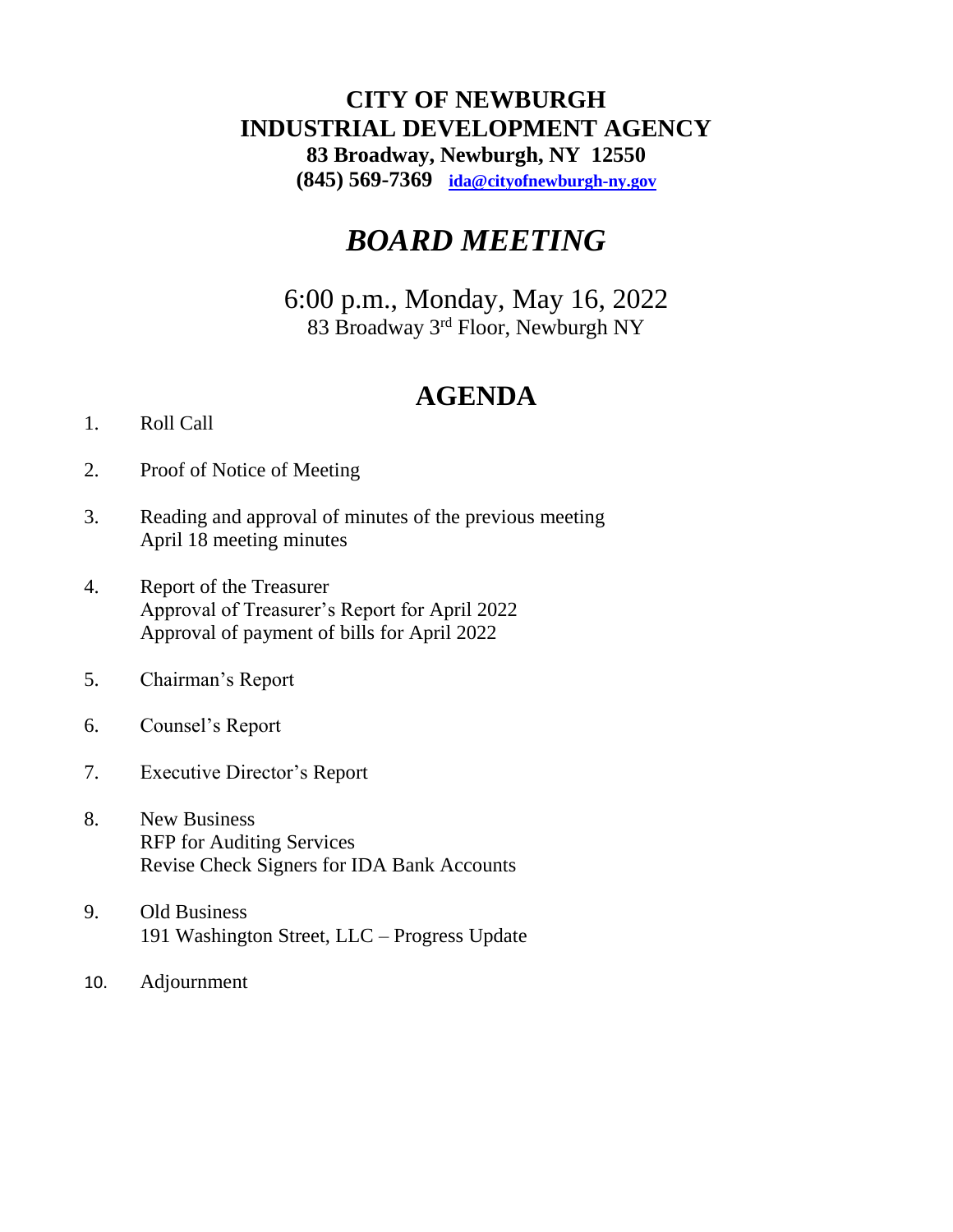# CITY OF NEWBURGH INDUSTRIAL DEVELOPMENT AGENCY (IDA) MINUTES OF BOARD MEETING April 18, 2022 DRAFT

### Present

| <b>Board Members:</b> | Marlon Ramos, Chairman<br>Michael Kelly, Vice Chair<br><b>Adam Pollick, Treasurer</b><br><b>Gregory Nato, Secretary</b><br>Robin Yaniyah Pearson<br><b>Theresa Priester</b> |
|-----------------------|-----------------------------------------------------------------------------------------------------------------------------------------------------------------------------|
| Excused:              | Christina Amato, 2nd Vice Chair                                                                                                                                             |
| Staff:<br>Counsel:    | <b>Cherisse Vickers, Executive Director</b><br>Robert McLaughlin, Whiteman Osterman & Hanna LLP                                                                             |
| Guests:               | Sisha Ortuzar, Erik Cooney – 191 Washington Street                                                                                                                          |

- 1. **Roll Call**: Chairman Marlon Ramos called the meeting to order.
- 2. **Proof of Meeting Notice**: Accepted.

3. **New Board Member Introductions**: Yaniyah Pearson and Theresa Priester were introduced as new IDA members. Each made their own statement about themselves and what they hope to accomplish as a member of the City of Newburgh Industrial Development Agency.

#### 5. **Reading and Approval of Minutes of the Previous Meeting**

Minutes from the regular board meeting of March 15, 2022 were distributed to the board via e-mail.

Motion to approve the minutes as presented:

| Mr. Kelly:   | Motion to approve the minutes |
|--------------|-------------------------------|
| Mr. Nato:    | Motion seconded               |
| Discussion:  | None.                         |
| <b>VOTE:</b> | Unanimously adopted.          |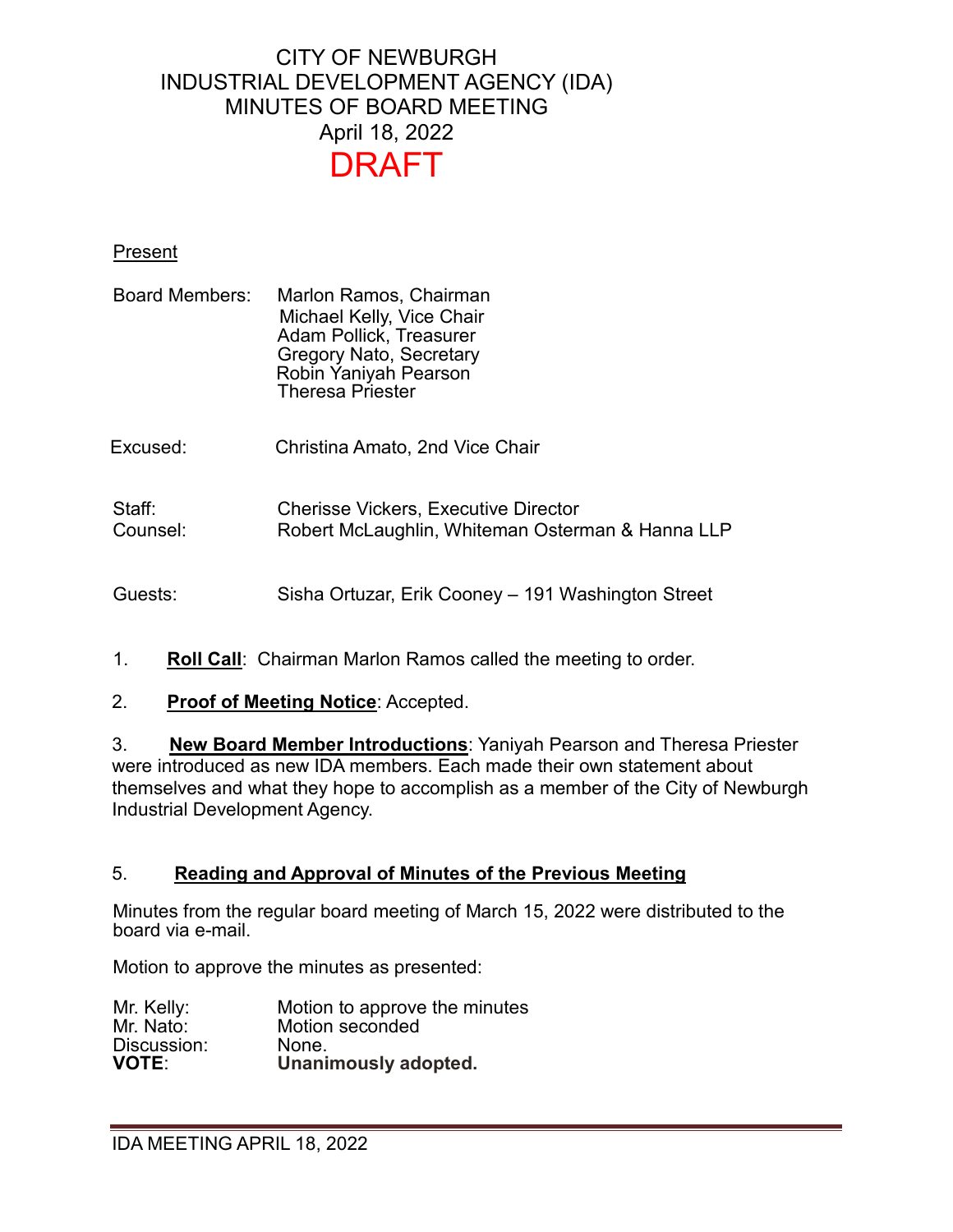# 6. **Report of the Treasurer; Approval of Payment of Bills**

Chairman/Former Treasurer Marlon Ramos presented the March 2022 Treasurer's Report to the board.

On a motion made by Michael Kelly and seconded by Adam Pollick, the board unanimously approved the March 2022 Treasurer's Report.

On a motion made by Michael Kelly and seconded by Adam Pollick, payment of the March 2022 bills as presented (check numbers 1035-1045) was unanimously approved.

# 7. **Chairman's Report**

None

## 8. **Counsel's Report**

5 Scobie Drive update: Maps need to be adjusted as part of Brownville Clean Up amendment. There is a parcel of land owned by the City that was included in a previous contract to buy the land. It needs to come out of the current Brownfield Clean Up Agreement. It is uncertain what exactly the City needs to consent to. The buyers have also been prepared a license agreement that allows them access to the property. It is hopeful the BCA will be amended in the next 3 months.

Foundry: Uniform Project Benefit Agreement documents need to be revised and resigned because of errors found.

104 Washington St update: Nothing new to report. Applicant still in the process of closing.

FSH Newburgh Hotel: Looking for a closing in May.

# 9. **Executive Director's Report**

Amory Sidewalk update: No response to RFP's for Armory Sidewalk repair. Smaller scope of work to be added to next RFP. She will get quotes for a survey to see if the price will be lower.

PARIS: Annual report for Agency has been submitted.

Labor Monitoring RFP: Has been changed to end May 19, 2022.

## 10. **New Business**

New Committee Nominations are as follows:

Audit/Finance Committee: Adam Pollick moved to Chairperson position. Christina Amato remains a member. Gregory Nato volunteered for the remaining member position on the committee.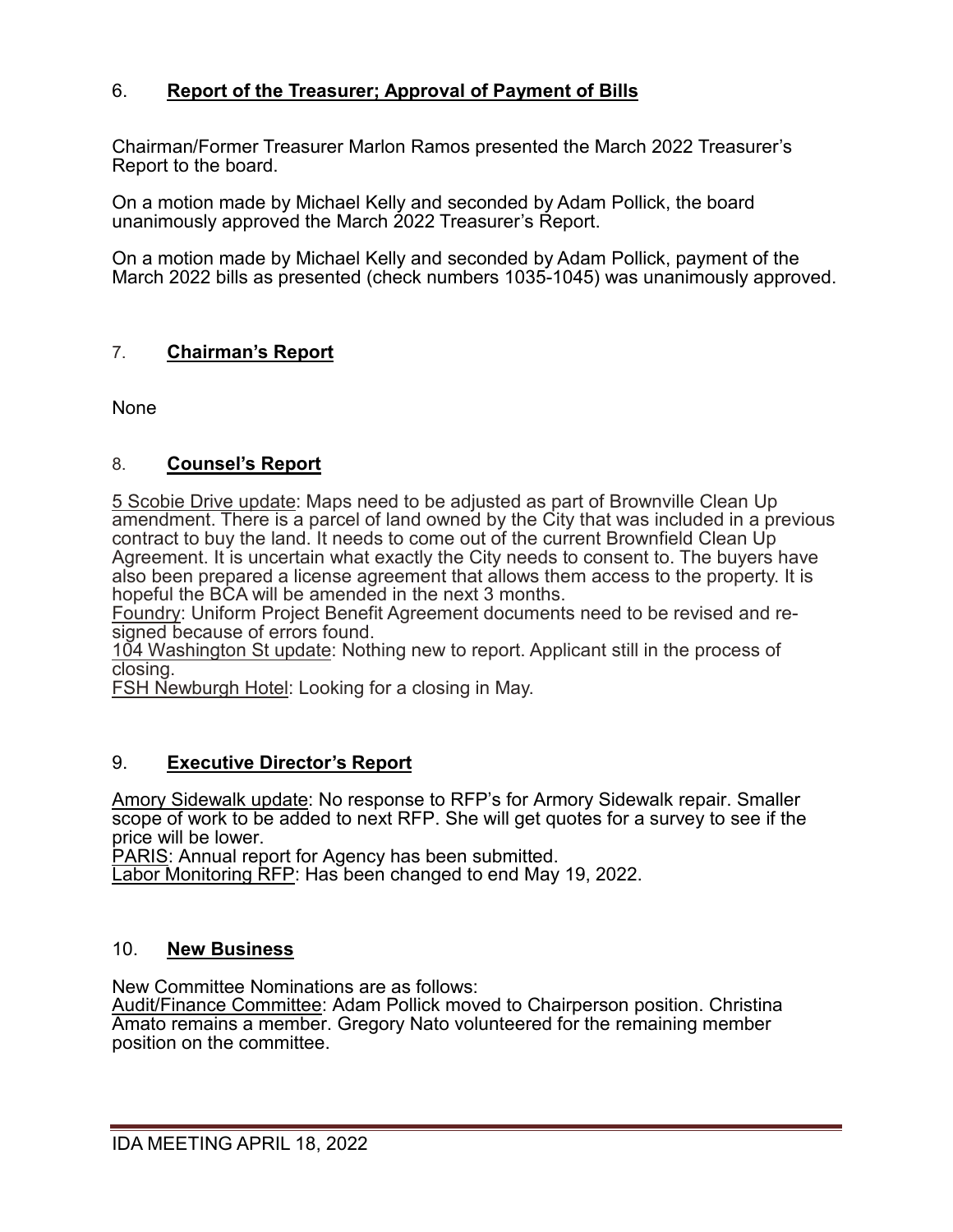Governance Committee: Marlon Ramos is now Chairperson of the committee. Michael Kelly will be a member. Yaniyah Pearson volunteered for the last remaining member position on the committee.

Motion to Revise Check Signers for the IDA Payroll Account: Adam Pollick and Marlon Ramos remain check signers. Gregory Nato and Mike Kelly to be added as additional signers.

| Mr. Nato:    | Motion to approve check signers as noted above |
|--------------|------------------------------------------------|
| Mr. Kelly:   | Motion seconded                                |
| Discussion:  | None.                                          |
| <b>VOTE:</b> | Unanimously adopted.                           |

Resolution 2022-04-18-01 New 120 Grand Street

Authorization for the Chair, Vice-Chair, or any City of Newburgh Industrial Agency officer to hold a public hearing regarding a proposed project to be undertaken for the benefit of Genesis Global Holdings, LLC

| Mr. Kelly:   | Motion to adopt New Grand Street 120 Resolution |
|--------------|-------------------------------------------------|
| Mr. Nato:    | Motion seconded                                 |
| Discussion:  | <b>None</b>                                     |
| <b>VOTE:</b> | Unanimously adopted.                            |

191 Washington Street: Developers presented their project to the board. New board members were able to see it for the first time.

## 11. **Old Business**

Resolution 2022-04-18-02 Re-adoption of 2021 Audit

| Mr. Nato:    | Motion to confirm amended 2021 Audit |
|--------------|--------------------------------------|
| Mr. Kelly:   | Motion seconded                      |
| Discussion:  | <b>None</b>                          |
| Abstention:  | R. Yaniyah Pearson                   |
| <b>VOTE:</b> | <b>Unanimously adopted</b>           |

11. **Executive Session:** On a motion made by Michael Kelly and seconded by Gregory Nato, the board voted unanimously to go into Executive Session to discuss matters relating to ongoing litigation.

On a motion made by Michael Kelly and seconded by Adam Pollick, the board voted unanimously to leave Executive Session and return to the regular board meeting.

No decisions were made during Executive Session.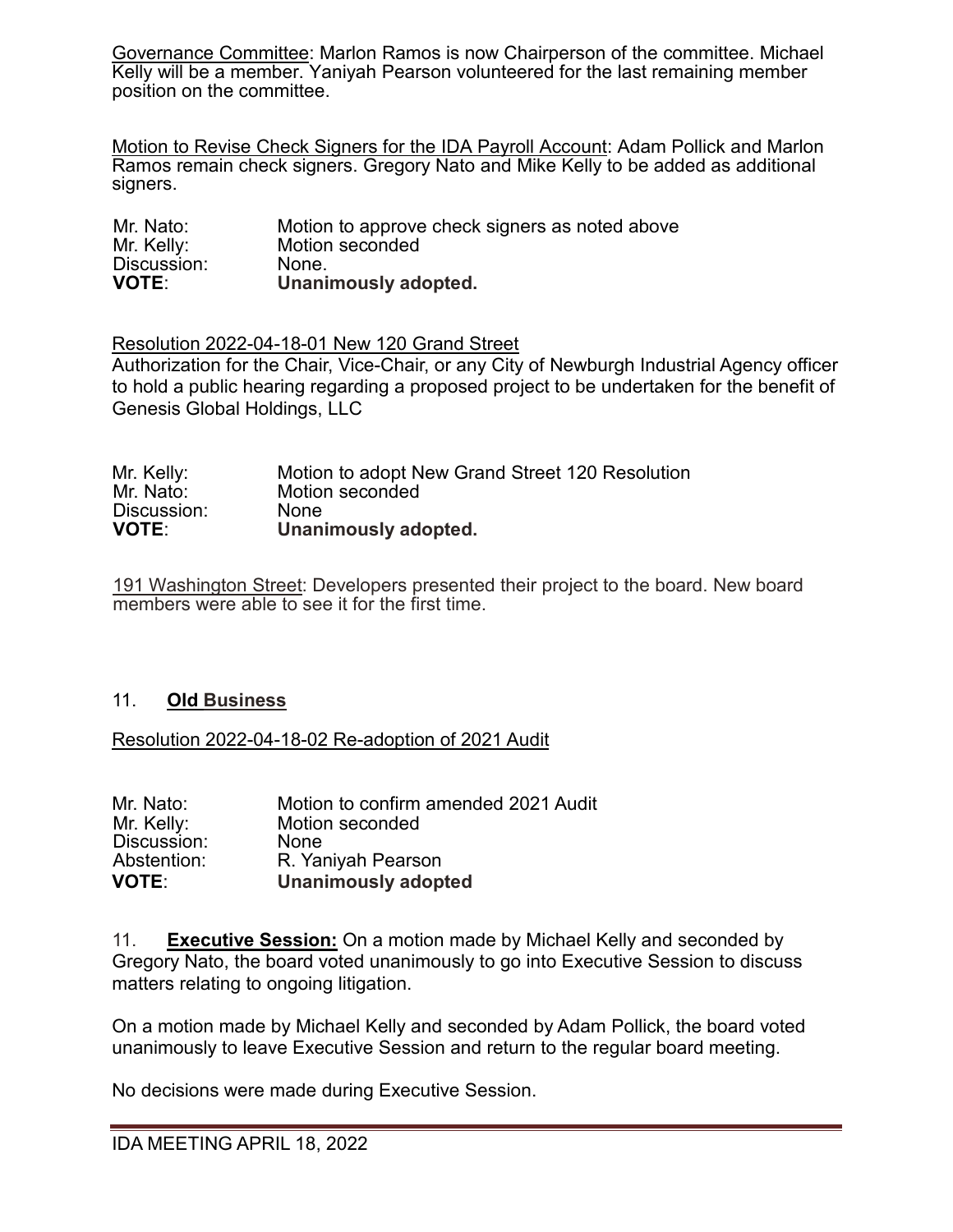# 12. **Adjournment**

As there is no further business to come before the board, a motion to adjourn was made by Gregory Nato and seconded by Michael Kelly unanimously passed.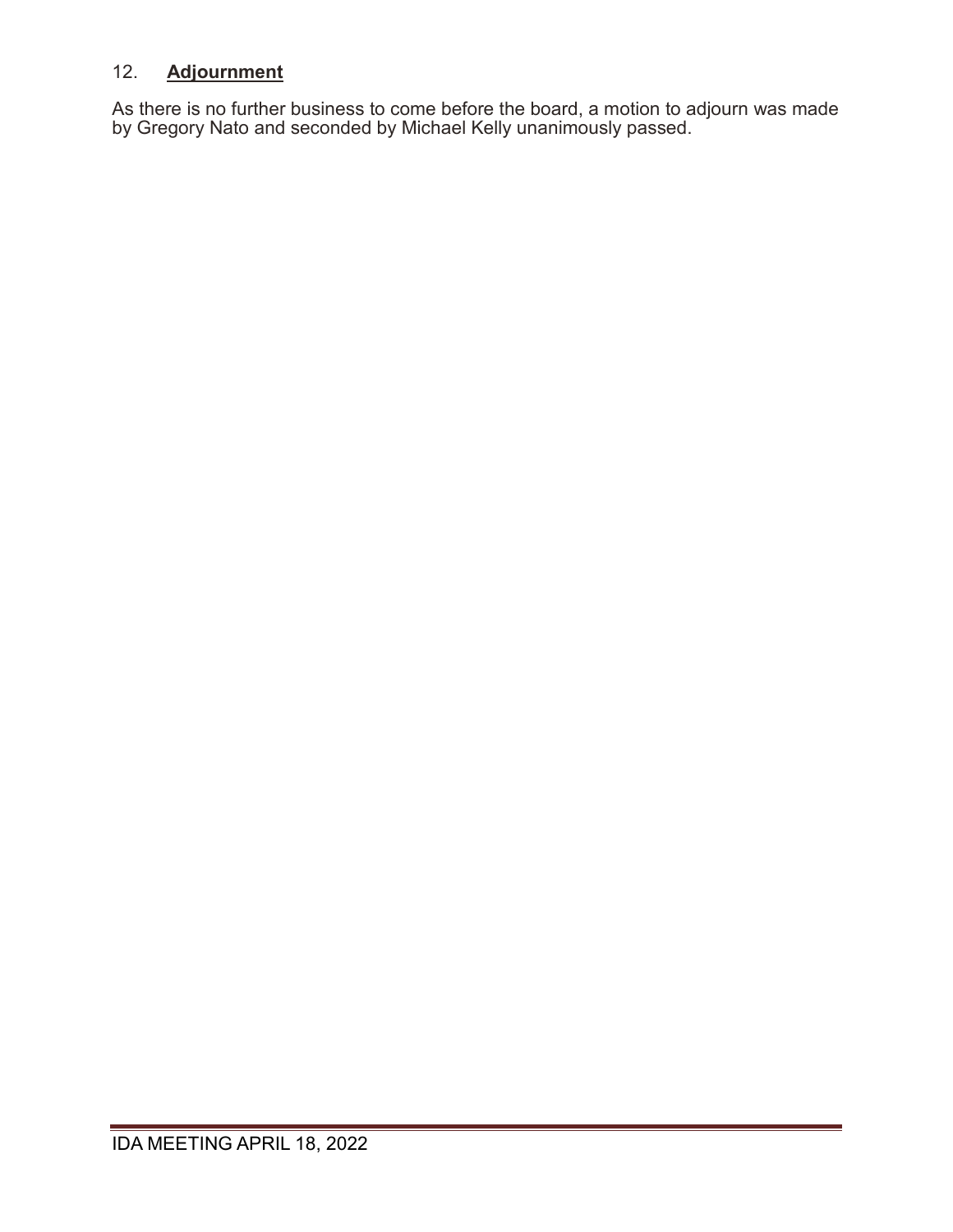#### **CITY OF NEWBURGH INDUSTRIAL DEVELOPMENT AGENCY Treasurer's Report for the May 16, 2022 Meeting**

#### OPERATING Account #2847

| <b>Opening Balance</b><br>from Quickbooks |                   | As of April 1, 2022                       |             | $$378,003.87$ X = Cleared Bank Acct |   |
|-------------------------------------------|-------------------|-------------------------------------------|-------------|-------------------------------------|---|
| Deposits                                  |                   | Payor                                     | Amount      | Remarks                             |   |
|                                           | 4/1/2022 AT&T     |                                           |             | 3,657.55 Cell tower                 | X |
|                                           |                   | 4/4/2022 Central Hudson                   |             | 2,091.56 Cell tower                 | X |
|                                           |                   | 4/6/2022 T-Mobile                         |             | 4,914.83 Cell tower                 | X |
|                                           |                   | 4/6/2022 T-Mobile                         |             | 2,139.33 Cell tower                 | X |
|                                           |                   | 4/14/2022 191 Washington St LLC           |             | 1,000.00 Application Fee            | X |
|                                           |                   | <b>TOTAL</b>                              | \$13,803.27 |                                     |   |
| <b>Disbursements</b><br>Check             |                   |                                           |             |                                     |   |
| Number                                    | <b>Check Date</b> | Payee                                     | Amount      | Remarks                             |   |
| <b>TRNSFR</b>                             |                   | 4/14/2022 IDA PAYROLL ACCT #8243          |             | 72000.00 Fund New PR Acct           | X |
| 1046                                      | 4/18/2022 NYS EDC |                                           |             | 150.00 Inv. #13418                  |   |
| 1047                                      |                   | 4/18/2022 Salvick Corp                    |             | 2581.14 Inv. #190                   | X |
| 1048                                      |                   | 4/18/2022 Michele Gruber                  |             | 810.00 Inv. #04-15-22               | X |
| 1049                                      |                   | 4/18/2022 BST & Co., CPAs, LLP            |             | 10250.00 Inv. #376424               | X |
| 1050                                      |                   | Out of Sequence - Printer Error           |             | $0.00$ lnv. #                       |   |
| 1051                                      |                   | Out of Sequence - Printer Error           |             | $0.00$ Inv #                        |   |
| 1052                                      |                   | 4/28/2022 Michele Gruber                  |             | 360.00 Inv #04-30-22                |   |
| 1053                                      |                   | 4/28/2022 Salvick Corp                    |             | 2560.00 Inv #191                    |   |
| 1054                                      |                   | 4/20/2022 Whiteman, Osterman & Hanna, LLP |             | 400.00 Inv #565656                  |   |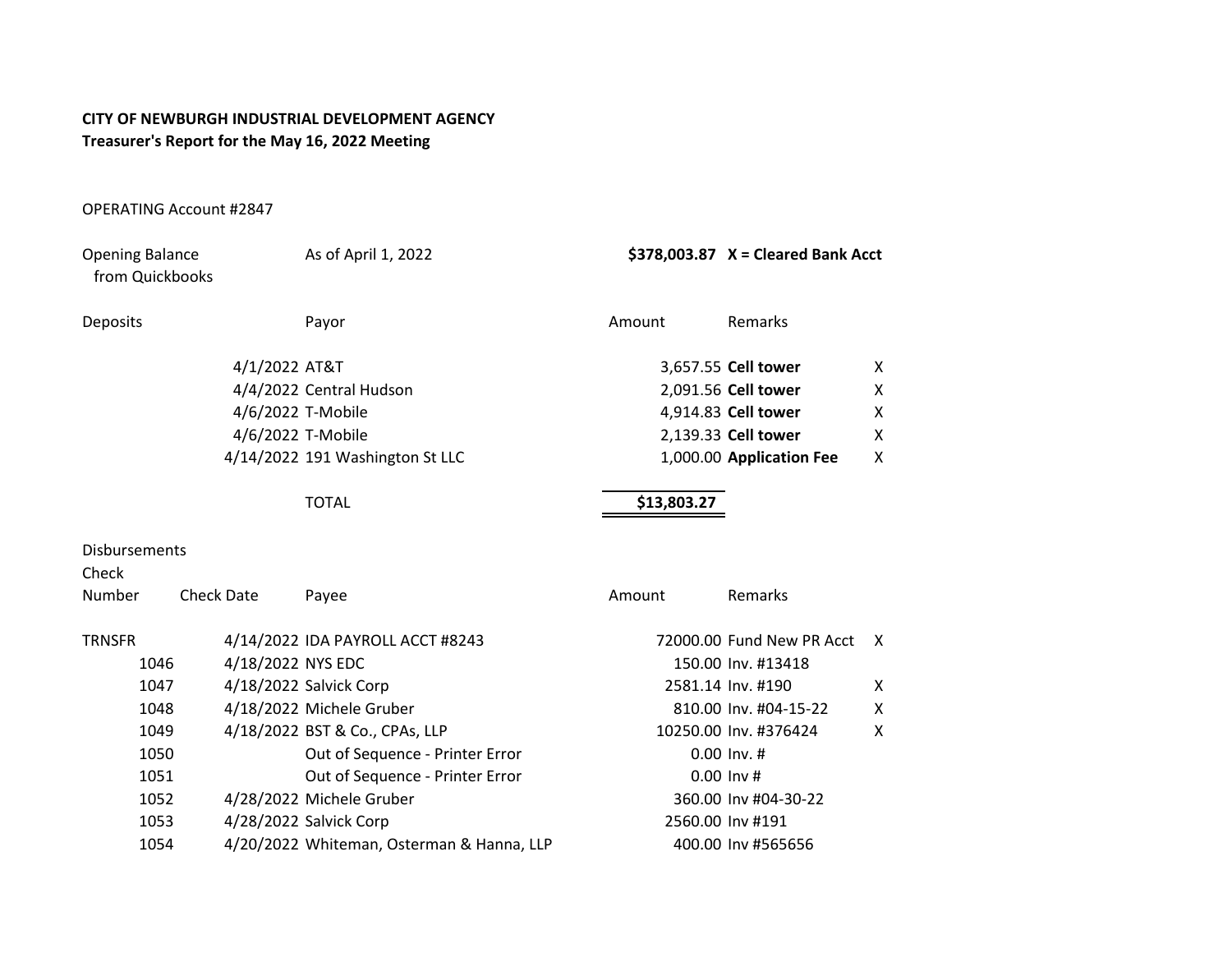#### TOTAL **\$89,111.14**

| <b>Closing Balance</b> |  |
|------------------------|--|
| from Quickbooks        |  |

As of April 30, 2022 **\$377,032.90 Op Acct #2847** 

fom Quickbooks

#### CITY OF NEWBURGH INDUSTRIAL DEVELOPMENT AGENCY Treasurer's Report for the May 16, 2022 Meeting

| PAYROLL Acct #8243     | <b>NEW ACCOUNT</b>                            |                                |  |
|------------------------|-----------------------------------------------|--------------------------------|--|
| <b>Opening Balance</b> | As of April 1, 2022                           | \$0.00                         |  |
| Credit                 | 4/14/2022 Trnsfr from Op Acct to Fund Payroll | 72000.00                       |  |
| Debit                  |                                               | 0.00                           |  |
| Debit                  |                                               | 0.00                           |  |
| Debit                  |                                               | 0.00                           |  |
| <b>Closing Balance</b> | As of April 30, 2022                          | \$72,000.00 Payroll Acct #2843 |  |
|                        |                                               |                                |  |

#### APPLICATIONS FUND Account #2855

| Opening Balance | As of April 1, 2022  | \$14,137.50 |                                 |
|-----------------|----------------------|-------------|---------------------------------|
| Closing Balance | As of April 30, 2022 |             | \$14,137.50 App Fund Acct #2855 |

#### LESSOR/TENANT Account #2863

| <b>Opening Balance</b> | As of April 1, 2022  |
|------------------------|----------------------|
| <b>Closing Balance</b> | As of April 30, 2022 |

#### MONEY MARKET Account #2871

| <b>Opening Balance</b> | As of April 1, 2022  | \$750,519.68 |
|------------------------|----------------------|--------------|
| Interest credit        |                      | 92.58        |
| <b>Closing Balance</b> | As of April 30, 2022 | \$750,583.42 |

 $$2,400.00$ Closing Balance As of April 30, 2022 **\$2,400.00 Lessor Acct #2863**

 $$750,519.68$ Closing Balance As of April 30, 2022 **\$750,583.42 MM Acct #2871**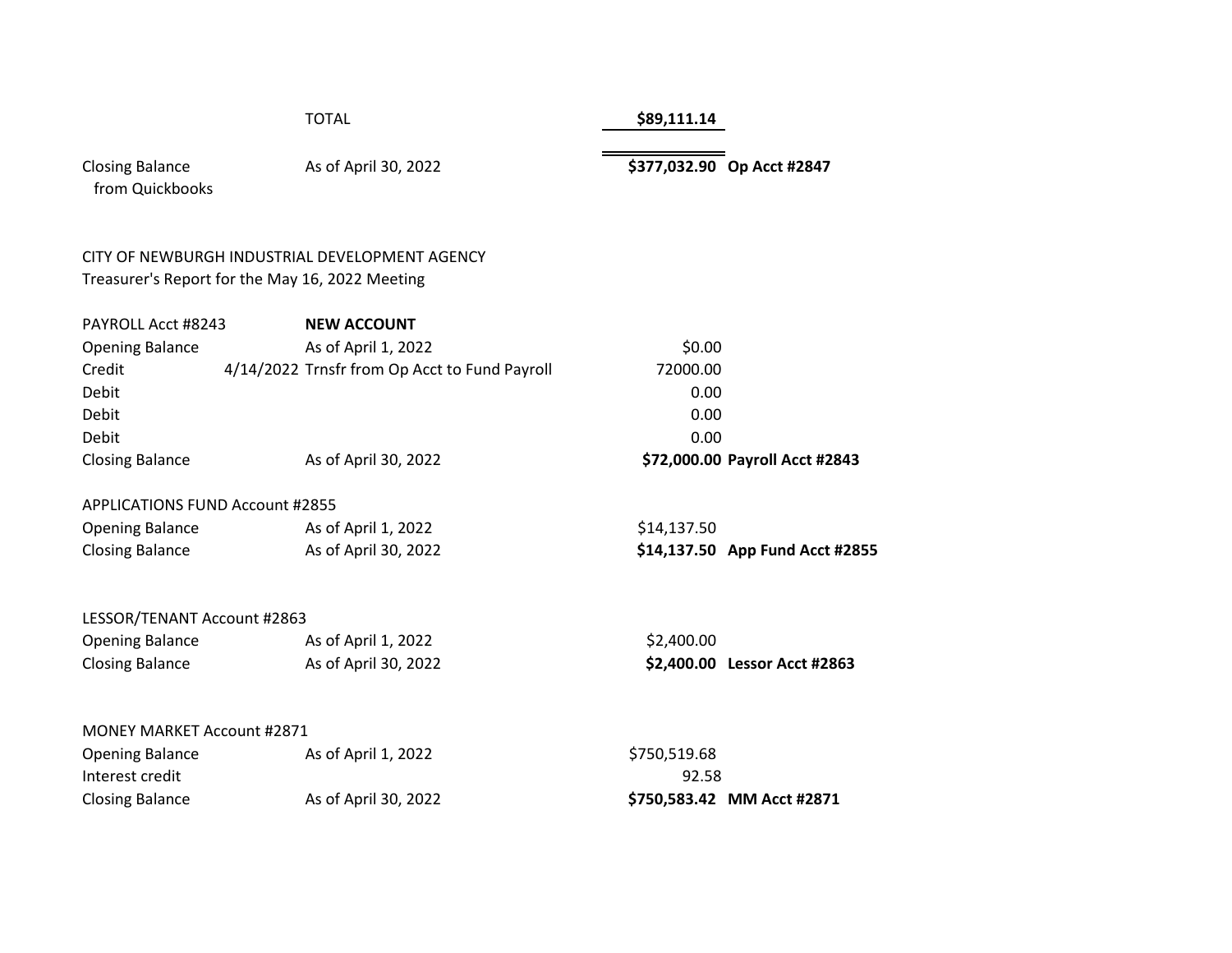# **REQUEST FOR PROPOSALS INDEPENDENT AUDIT SERVICES FOR YEARS ENDING DECEMBER 31, 2021 - 2022**

#### **ISSUED BY:**

*City of Newburgh Industrial Development Agency*

**Dated: May 17, 2022** 

**PROPOSALS MUST BE RECEIVED BY MAIL** *AND* **A COPY VIA EMAIL IS REQUESTED BY 4:00PM on June 23, 2022** 

**TO:**

**CHER VICKERS, EXECUTIVE DIRECTOR CITY OF NEWBURGH INDUSTRIAL DEVELOPMENT AGENCY CITY HALL, 83 BROADWAY, THIRD FLOOR NEWBURGH, NY 12550 EMAIL: [IDADirector@cityofnewburgh-ny.gov](mailto:IDADirector@cityofnewburgh-ny.gov)**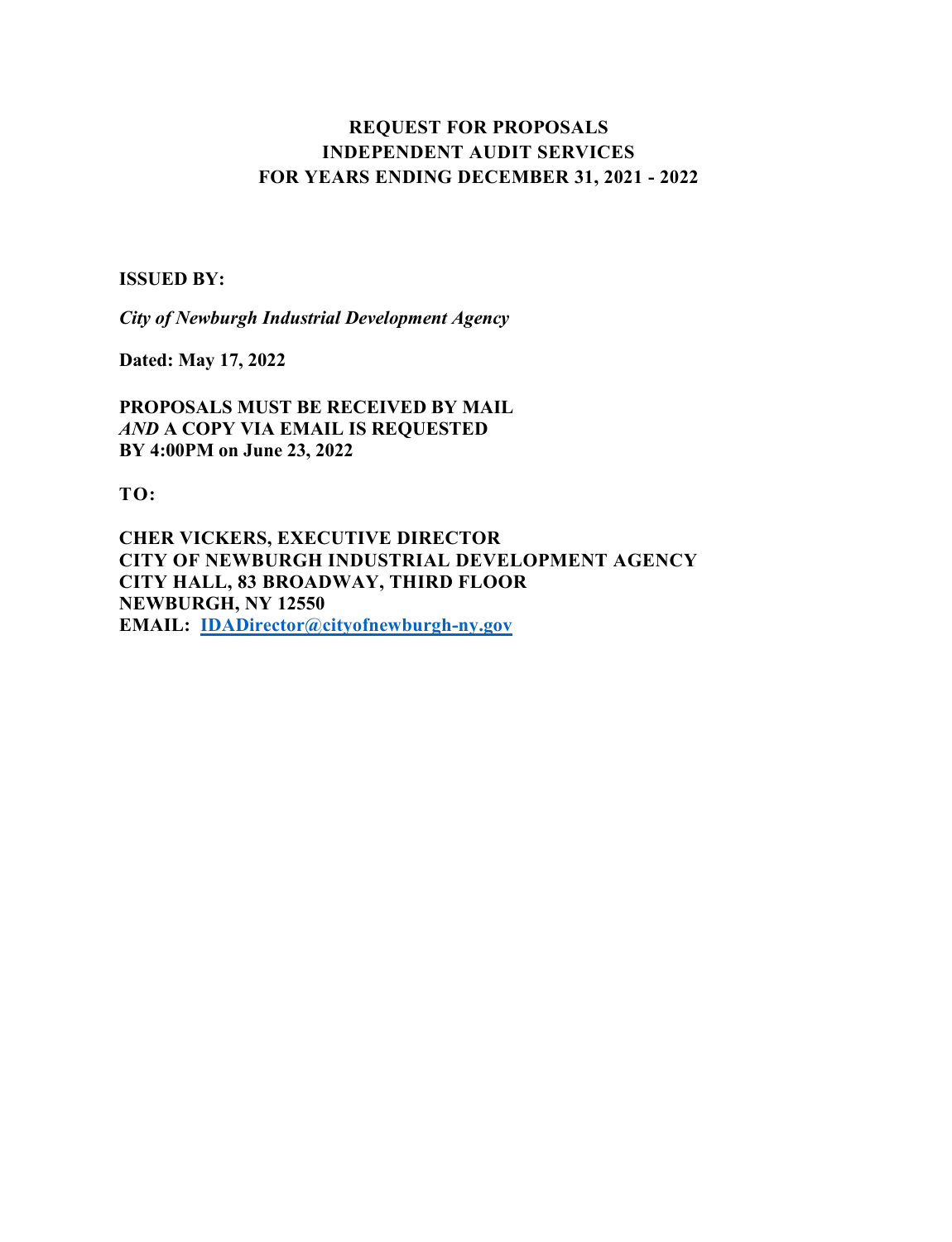#### NOTICE TO PROPOSERS CITY OF NEWBURGH INDUSTRIAL DEVELOPMENT AGENCY REQUEST FOR PROPOSALS

Sealed Proposals for AUDITING SERVICES as requested by the City of Newburgh Industrial Development Agency will be received by mail at City Hall, 83 Broadway, Third Floor, Newburgh, NY 12550 until 4:00 PM, local time on June 23, 2022 with a copy via email requested.

RFP documents are available for download from the City of Newburgh IDA website at <https://www.cityofnewburgh-ny.gov/505/Industrial-Development-Agency-IDA>

Cherisse Vickers, Executive Director City of Newburgh Industrial Development Agency [IDADirector@cityofnewburgh-ny.gov](mailto:IDADirector@cityofnewburgh-ny.gov) Dated: May 17, 2022 Newburgh, New York

PUBLISH ONE DAY — \_\_\_\_\_\_\_\_\_\_, 2022 – TIMES HERALD RECORD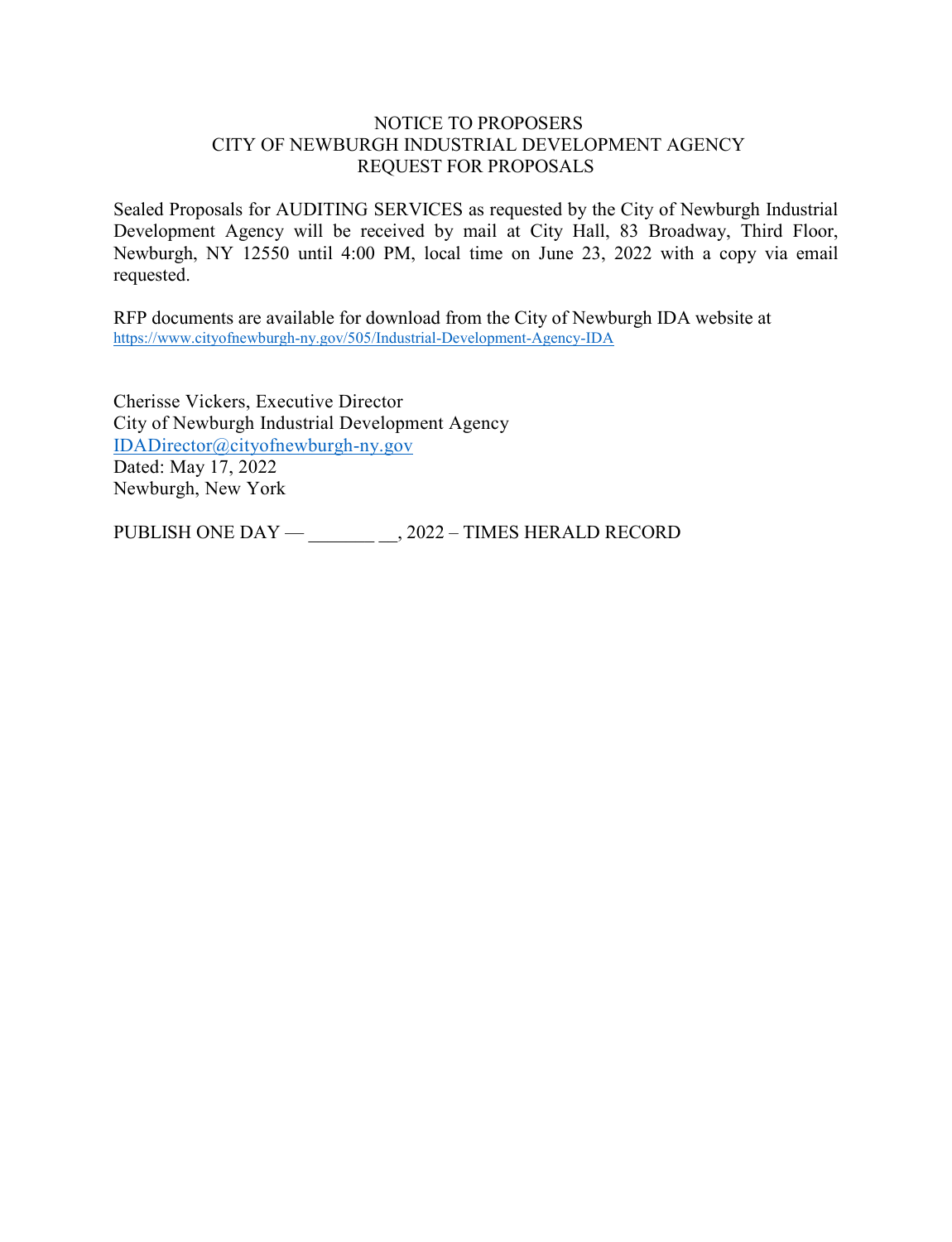## **Introduction**

The City of Newburgh Industrial Development Agency (the "IDA") is requesting a proposal from audit service providers interested in providing services to the IDA. This Request for Proposal (the "RFP") is issued for the purpose of identifying the most qualified firm to provide auditing services and that provides the best overall value to the IDA.

## **The IDA**

Established in 1982 through Article 18-A of the General Municipal Law (the "Act"), Industrial Development Agencies are authorized to promote, develop, encourage and assist in the acquiring, constructing, reconstructing, improving, maintaining, equipping and furnishing industrial, manufacturing, warehousing, commercial, research, recreational and other facilities and thereby advance the job opportunities, health, general prosperity and economic welfare of the people of the State of New York and improve their recreational opportunities, prosperity and standard of living. The IDA is an issuer of bonds for qualified projects in Newburgh, New York and provides financial assistance as permitted under the Act supports economic development and projects in the City of Newburgh.

## **SCOPE OF SERVICES**

The IDA is seeking proposals for Technical and Professional Services to provide Auditing Services for their Financial Statements from qualified firms of certified public accountants to audit financial statements for the fiscal years ending December 31, 2021, through December 31, 2022.

Minority Business Enterprises and Women's Business Enterprises are encouraged to apply. In addition to the above audit services, management consulting services may be required on an as needed basis. Such Services may include, but will not be limited to, consultations regarding accounting principles and method of application and suggestions for improving internal control.

Proposers must demonstrate skill and expertise in the area of auditing, particularly with industrial development agencies and public benefit corporations subject to oversight as public authorities by the Authorities Budget Office. The objectives of the audits are:

- $\blacksquare$  To determine that the financial statements present fairly the financial positions and results of operations.
- To determine that management assertions regarding economic actions and in the financial statements are verifiable, properly classified and disclosed.
- $\blacksquare$  To determine the extent to which management assertions on the financial statements conform to established policies, criteria, standards, rules, regulations and applicable statutes
- To communicate to the boards of directors the auditors' conclusions in an auditor's report.
- To communicate to the boards of directors the auditors' conclusions, in the form of a Management Letter regarding any existing material weaknesses in fiscal accounting procedures, or internal controls, and any other matters that may come to their attention, along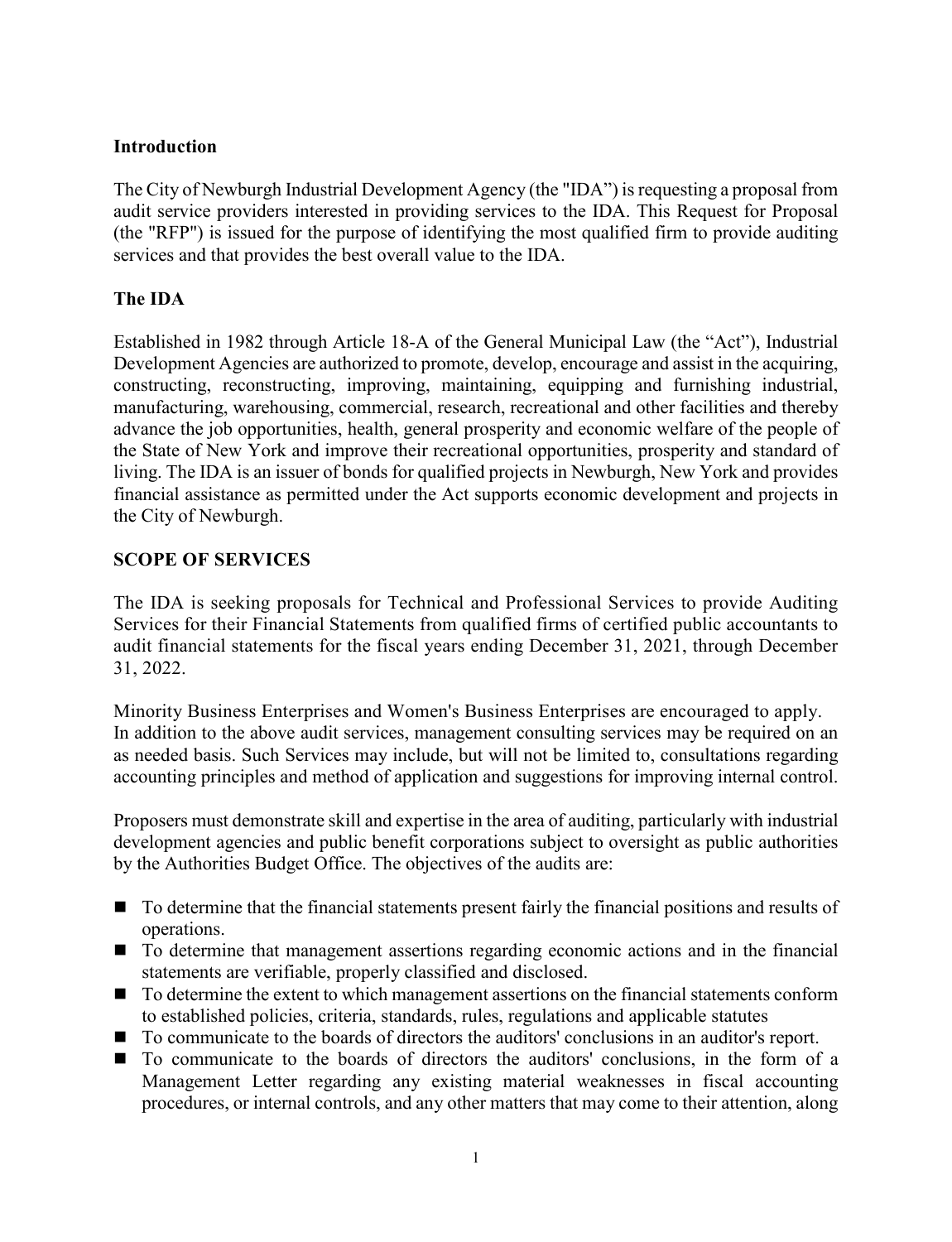with any recommendations for corrections and improvements.

- To provide a report on Internal Controls related to the financial statements and major programs and an opinion on compliance with policies, laws, regulations, and the provisions of contracts or grant agreements, noncompliance with which could have a direct and material effect on the financial statements and on each major program.
- To provide Statements of Financial Position, Statements of Activities, and Statements of Cash Flows and a review and report on investments.
- To separately provide summary financial information to management for each entity in the standard Authorities Budget Office format for input to the PARIS reporting system.

## **PROPOSAL REQUIREMENTS**

Proposal Deadline — The submissions must be received by mail on or before 4:00PM on June 23, 2022.

Proposal Submission Method — One (1) copies of the Proposal and other required documents must be submitted, sealed in an opaque envelope clearly marked with the name and number of the Proposal and the name and address of the Proposer. In addition an electronic copy in .pdf format shall be sent to *IDADirector@cityofnewburgh-ny.gov*. Proposals in all required formats must be received by mail no later than **4:00PM June 23, 2022** at the following address:

## **Cherisse Vickers, Executive Director CITY OF NEWBURGH INDUSTRIAL DEVELOPMENT AGENCY CITY HALL, 83 BROADWAY, THID FLOOR NEWBURGH, NY 12550 [EMAIL: IDADirector@cityofnewburgh-ny.gov](mailto:bnulk@putnamchamberny.org)**

Contact Information/Certification — Proposals must be signed and include the firm name, address, telephone number, and name of the person authorized to submit the proposal, along with the person's title, email, and telephone number. If the firm operates from more than one location, please specify the office to which this project will be assigned.

Qualifications of the Firm — Describe the qualifications of the firm to perform services under this engagement. Include information about pertinent prior experience, specialized expertise, and resources that the firm can bring to an audit under this engagement.

Qualifications of Personnel — Identify the personnel to be assigned to the audit under this engagement. Discuss the professional qualifications, experience and education that each person brings to the engagement. Include a statement of any regulatory action taken within the past five years by an oversight body against any personnel who will be assigned work under this engagement.

Proposed Fees — Provide a fee schedule and proposed compensation within the proposal that includes all services provided to the IDA.

References — Provide names, addresses, telephone numbers and email addresses for three client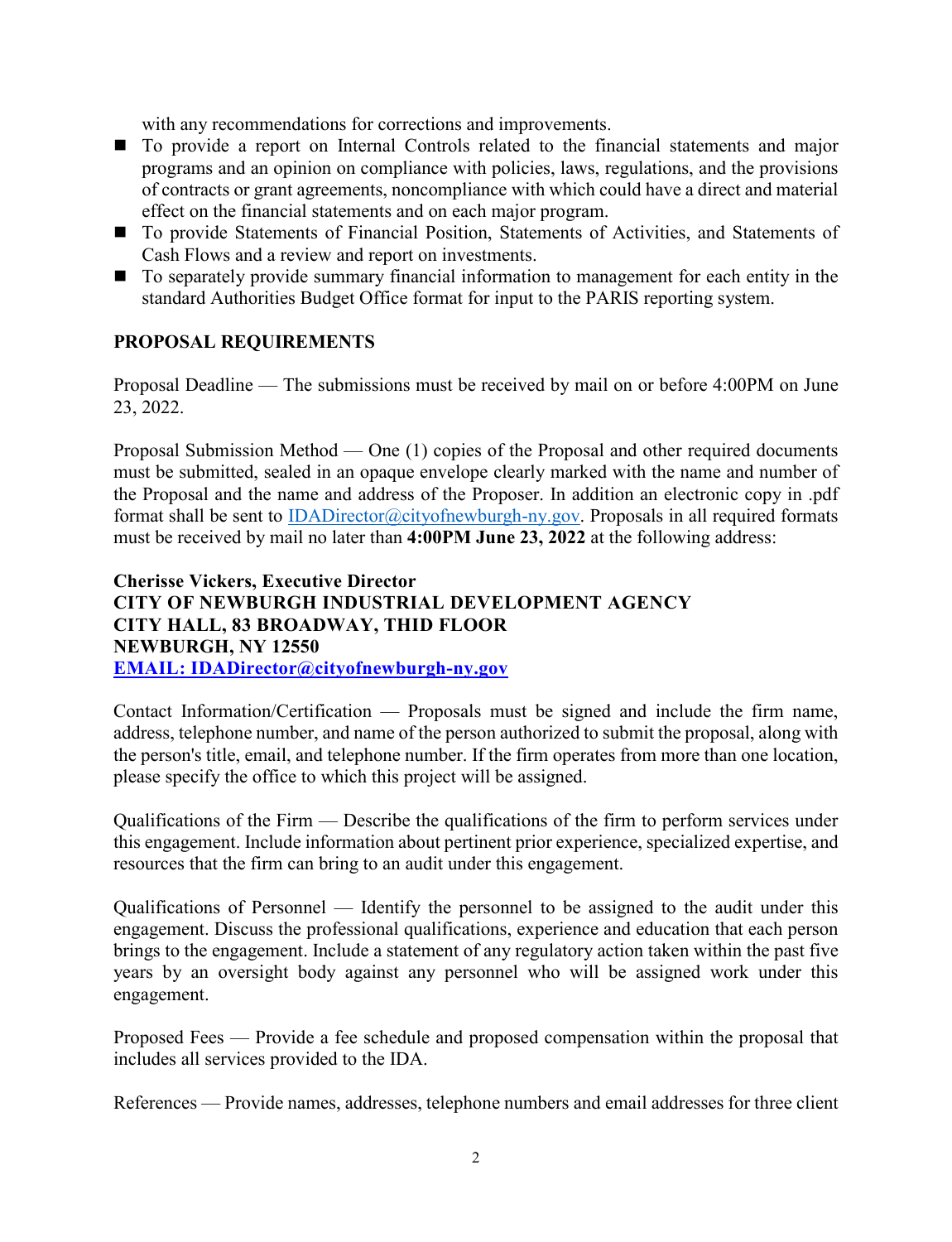references.

Conflicts — Describe any existing or potential conflicts of interest that may arise from representation of other parties, or participation in other matters that might affect this engagement.

# **AUDIT COMPLETION DATES**

Each year's audits must be complete and presented as follows:

By March 1st of the year following the year under audit for the  $2021 - 2022$  Fiscal Years.

 $\Box$  One (1) hard copies are required as well as being submitted via email to management, along with summary financial information for each entity in the standard Authorities Budget Office format for input to the PARIS reporting system.

 Be available upon request to attend board meetings and meetings of the Audit Committee to present audit to the IDA board of directors and to answer other inquiries from board and staff.

# **OTHER TERMS**

■ The right is reserved to accept or reject any or all proposals and to waive informalities or irregularities in the selection process. The right is also reserved to negotiate services to be provided and the accompanying fees.

■ The IDA is not liable for any costs incurred by a proposer in responding to this RFP.

 $\blacksquare$  The IDA reserves the right to retain a proposer it determines to be the most qualified (whether such proposer has submitted a qualifications statement in response to this RFP or not) without competition if such action is deemed to be in the best interests of the IDA.

■ There is no guarantee that any proposer deemed qualified through this RFP will in fact be awarded any auditing services by the IDA.

A Certification of Non-Collusion must be submitted with the proposal, a copy of which is at the end of this RFP.

 $\blacksquare$  A one (1) year contract is contemplated, subject to annual review, satisfactory performance, the annual availability of appropriation, and annual approval by the Agency's Board of Directors.

# **REVIEW OF PROPOSALS AND SELECTION PROCESS**

The IDA will review and consider the proposals submitted and will consider the following factors:

Relevant experience of the firm and of key personnel, including professional qualifications; specialized experience and technical competence; reputation of personnel for working in an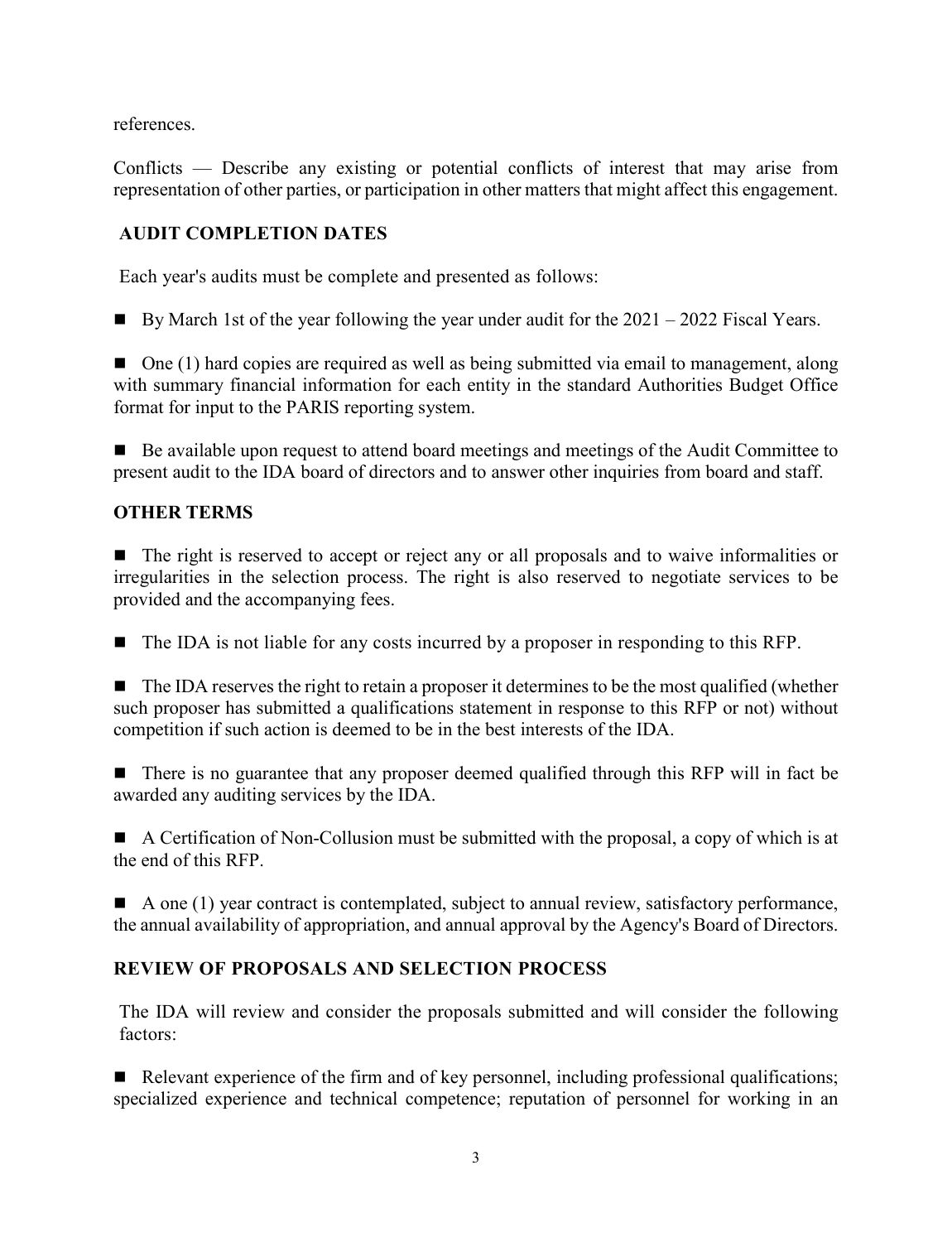efficient, effective, proactive, and ethical manner; past experience; relationships or activities that might present a conflict of interest for the auditing firm or for the IDA.

- Ability to advise and represent the IDA in an effective and efficient manner.
- Quoted fee rates as applied by the IDA to the proposed need for services.
- Familiarity with QuickBooks accounting systems.

Any other factors relevant to the selection process as determined by the IDA in it's sole and absolute discretion.

If proposers have questions regarding the RFP, they may contact Cherisse Vickers, Executive Director via email at [IDADirector@cityonewburgh-ny.gov.](mailto:IDADirector@cityonewburgh-ny.gov)